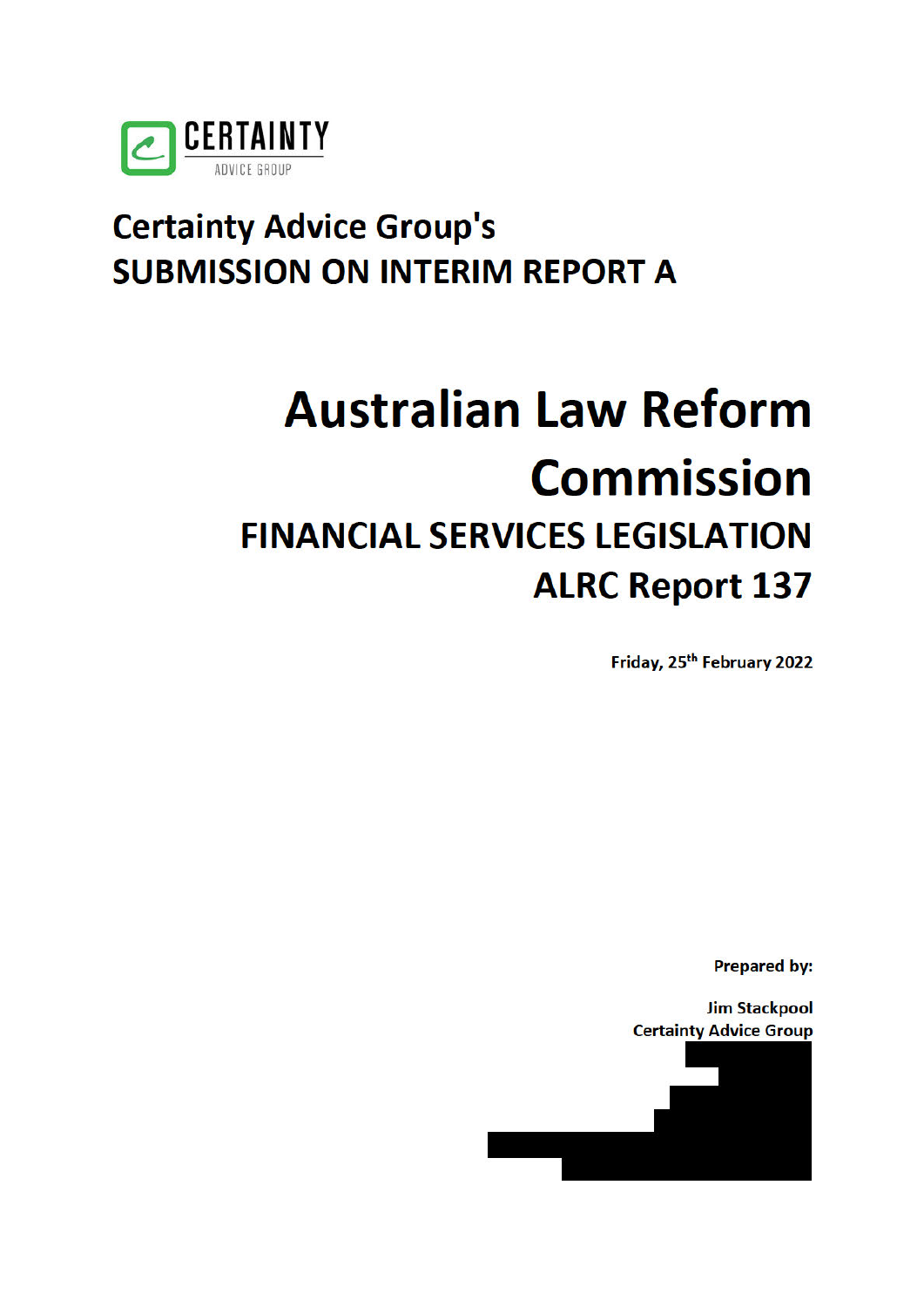#### **ABOUT CERTAINTY ADVICE GROUP www.certaintyadvicegroup.com**

Since 1989 Jim Stackpool, founder of Certainty Advice Group, has trained, consulted and advised financial planners, advisers and accountants throughout the Australian Financial Services Industry.

To understand the context and any bias in our response to ALRC Financial Services Legislation Response to Interim Report A, it is important to note that **Certainty Advice Group is a training and consulting organisation** for advisory firms and does not provide retail or wholesale financial advice to consumers.

This experience and breadth of work assignments over 30 years provides the ALRC with a unique non-product basis and perspective as to delivery of valuable financial advice. The majority of issues Interim Report A are addressing have arisen due to lack of separation of advice and product. We have been training firms for 30 years in the successful implementation of separating advice and product as it is the future of advice.

Certainty Advice Group's vision is the delivery of valuable financial advice for the majority of Australians. This will be achieved by appropriate frameworks, standards, business support models, training and collaboration of advisory teams who aim to build advice brands based purely upon the value of advice rather than the distribution of a financial products.

Since 1989, Jim Stackpool of Certainty Advice Group has trained thousands of financial planners, accountants and advisers, responded to numerous financial services and accounting industry inquiries, written numerous industry white papers, authored four books on the delivery of financial advice, acting as judge of several industry awards on areas of 'best practice', chaired and co-chaired committees for tertiary financial services courses and created Australia's first registered certification mark – Certainty Advice – for unbiased financial advice with ACCC and IP Australia.

Further detail on Jim Stackpool biography can be found here.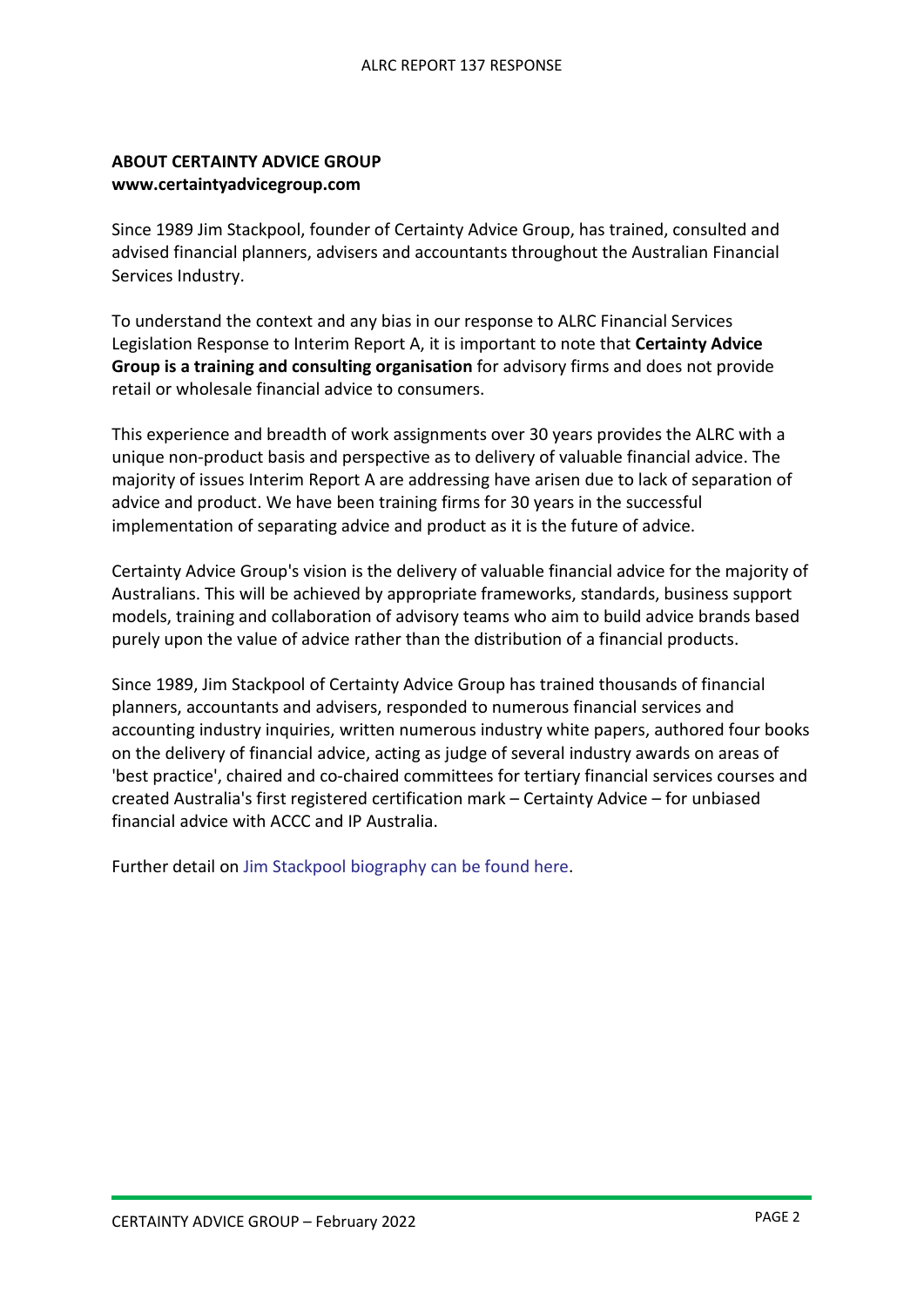#### **Executive Summary**

The terms 'general' advice, 'personal' advice and 'product' advice are three quite distinct terms used consistently, confusingly and at times maliciously in discussions of the taxonomy of financial services.

These terms mean different things to people within and outside the financial services industry. When these terms are freely used across an ever-growing range of financial service offerings, each with a varied range of consequences, it adds to the complexity faced by Australians simply trying to live their best possible financial lives.

When Australians face issues regarding their health, they are not confused between the advice from their medical practitioner, the advice from their pharmacist, or the 'advice' from their supermarket. Nor are they confused about the incentives influencing their health purchase.

This is not the case in financial services.

Australians have proven their ability to adapt to needed debates on issues of gender, social and racial inequality, climate change, and transparent governance. Like the many reports before it from other well-intentioned reviews, Report 137 is exposing the inequality debate underpinning Australia's largest industries by revenue<sup>1</sup> which has consistently delivered value to the providers of financial products often at the expense to those they are meant to serve – Australians seeking financial advice and products.

Essentially the ALRC's initial reform focus should be on the terms 'products' and 'advice'.

The first, *products*, simply requires product knowledge or factual information. The second, and more widely mis-used term *advice*, requires client knowledge, education, training and experience.

A product is an instrument with a fee materially connected to the product provider.

Advice is a service, not an instrument, with a fee not materially connected to any instrument.

Future product and advice definitions must distinguish between providers based upon method of provider incentive, rather than levels of client or adviser sophistication. The current terms general advice and personal advice only serve to confuse. The distinction between Retail, Wholesale and Professional clients is meaningless and should also be scrapped.

<sup>1</sup> BIGGEST INDUSTRIES BY REVENUE IN AUSTALIA IN 2022 – IBISWORLD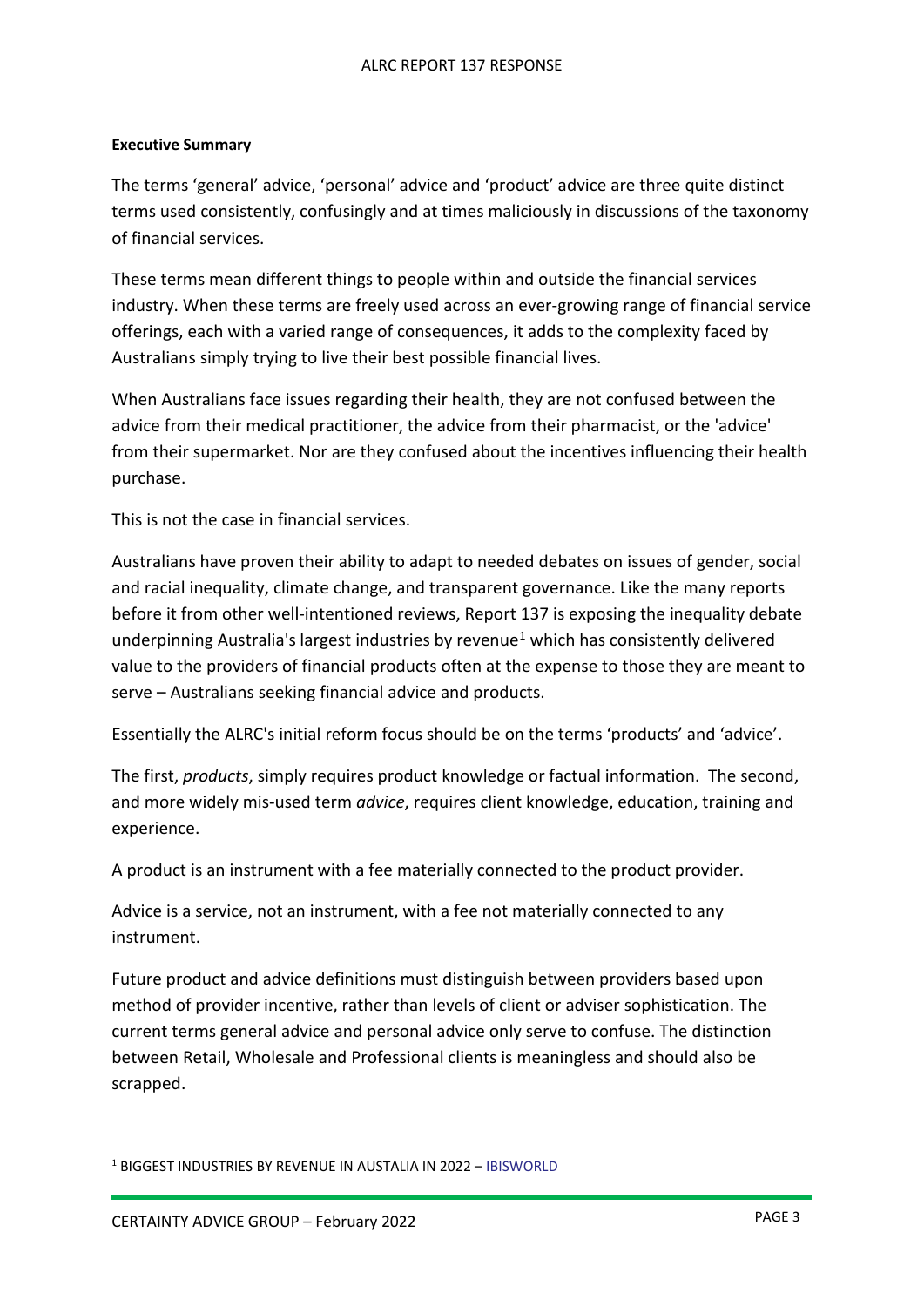### **Detailed Reponses**

| A1 | <b>No Response</b>                                                      |
|----|-------------------------------------------------------------------------|
| A2 | <b>No Response</b>                                                      |
| A3 | <b>Agree</b>                                                            |
| A4 | a. Agree<br>b. Agree<br>c. Agree<br>d. Agree<br>e. Agree<br>f.<br>Agree |



*'We're giving personal advice. A product just happens to be a subset of what we're doing.'* 

> **Jarad Stirling, Director Stirling Financial Consulting www.stirlingconsulting.com.au**

| <b>A5</b>      | $A - Disagree$<br>$B - Agree$<br>C - Disagree |
|----------------|-----------------------------------------------|
| A6             | <b>No Response</b>                            |
| <b>A7</b>      | <b>No Response</b>                            |
| A8             | <b>Agree</b>                                  |
| A <sub>9</sub> | a. Agree<br>b. Agree                          |
| A10            | <b>Disagree</b>                               |
| A11            | <b>No Response</b>                            |
| A12            | <b>No Response</b>                            |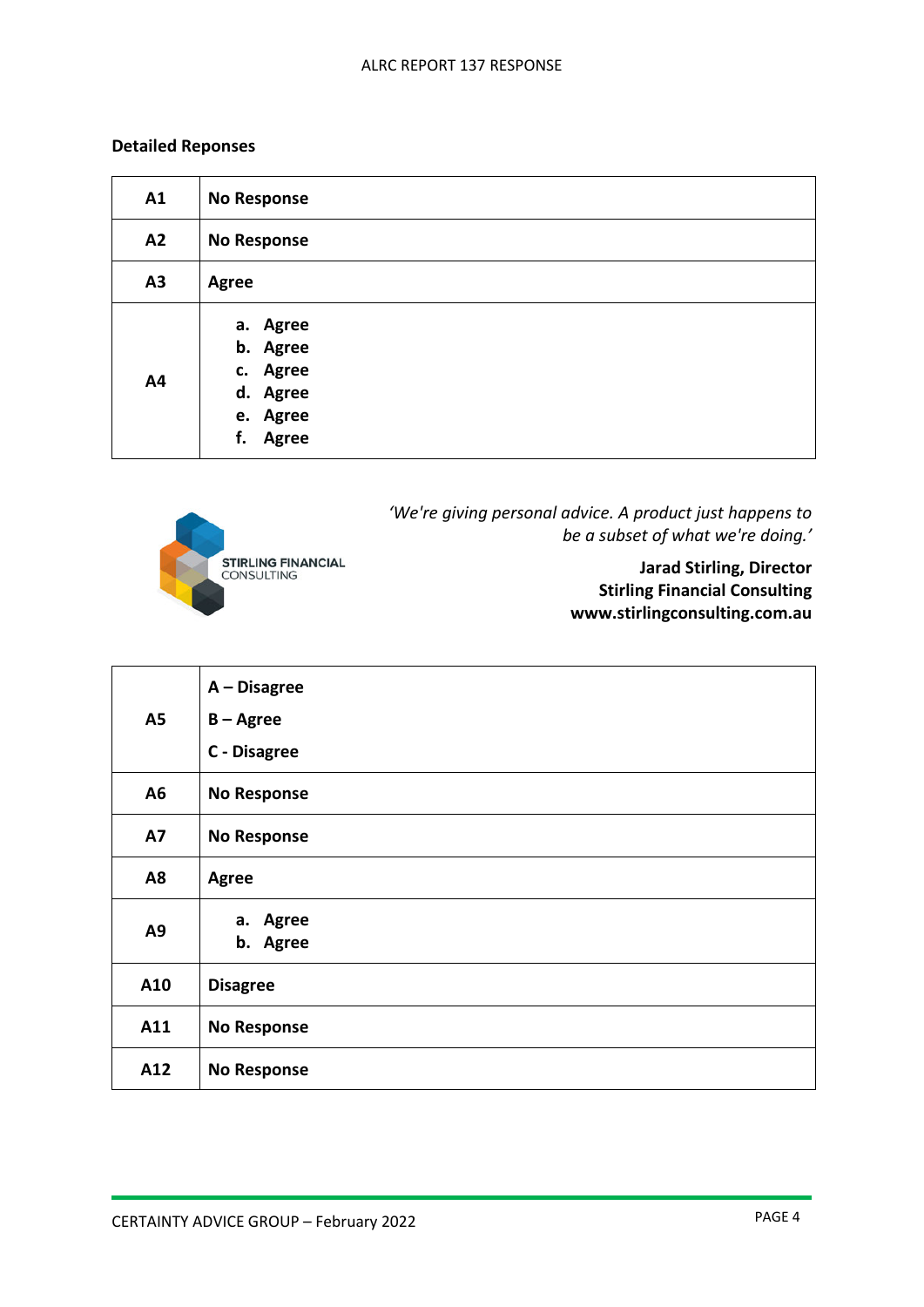*'The words product and advice don't really fit together.*'



Reine Clemow, Director Acquira Wealth Partners www.acquirawp.com.au

| A <sub>13</sub> | a. Agree<br>b. Disagree – the use of terms "general advice" and "personal advice"<br>should no longer be used.<br>c. Disagree<br>"Advice" should not be confused with "Recommendation"<br>The differentiator is method of payment or existence of incentives.<br>A recommendation is a transaction where a fee or incentive is materially<br>affected to the supply of a product.<br>Advice is a transaction where the fee is in no means materially affected to the<br>supply of a product nor any third-party or related-entity incentives. |
|-----------------|-----------------------------------------------------------------------------------------------------------------------------------------------------------------------------------------------------------------------------------------------------------------------------------------------------------------------------------------------------------------------------------------------------------------------------------------------------------------------------------------------------------------------------------------------|
| A14             | <b>Disagree</b>                                                                                                                                                                                                                                                                                                                                                                                                                                                                                                                               |
| A15             | <b>Agree</b>                                                                                                                                                                                                                                                                                                                                                                                                                                                                                                                                  |
| A16             | A. Disagree<br>B. The terms retail, wholesale or sophisticated client should be removed                                                                                                                                                                                                                                                                                                                                                                                                                                                       |
| A17             | None – the term "sophisticated investor" should be scrapped.                                                                                                                                                                                                                                                                                                                                                                                                                                                                                  |

*'Is a 90-year-old lady who's worth 20 million a wholesale client? No, but you're allowed to sell her options because she's a wholesale client'*



Nigel Baker, Director Arch Capital www.archcapital.com.au

| A18 | Agree       |
|-----|-------------|
| A19 | No Response |